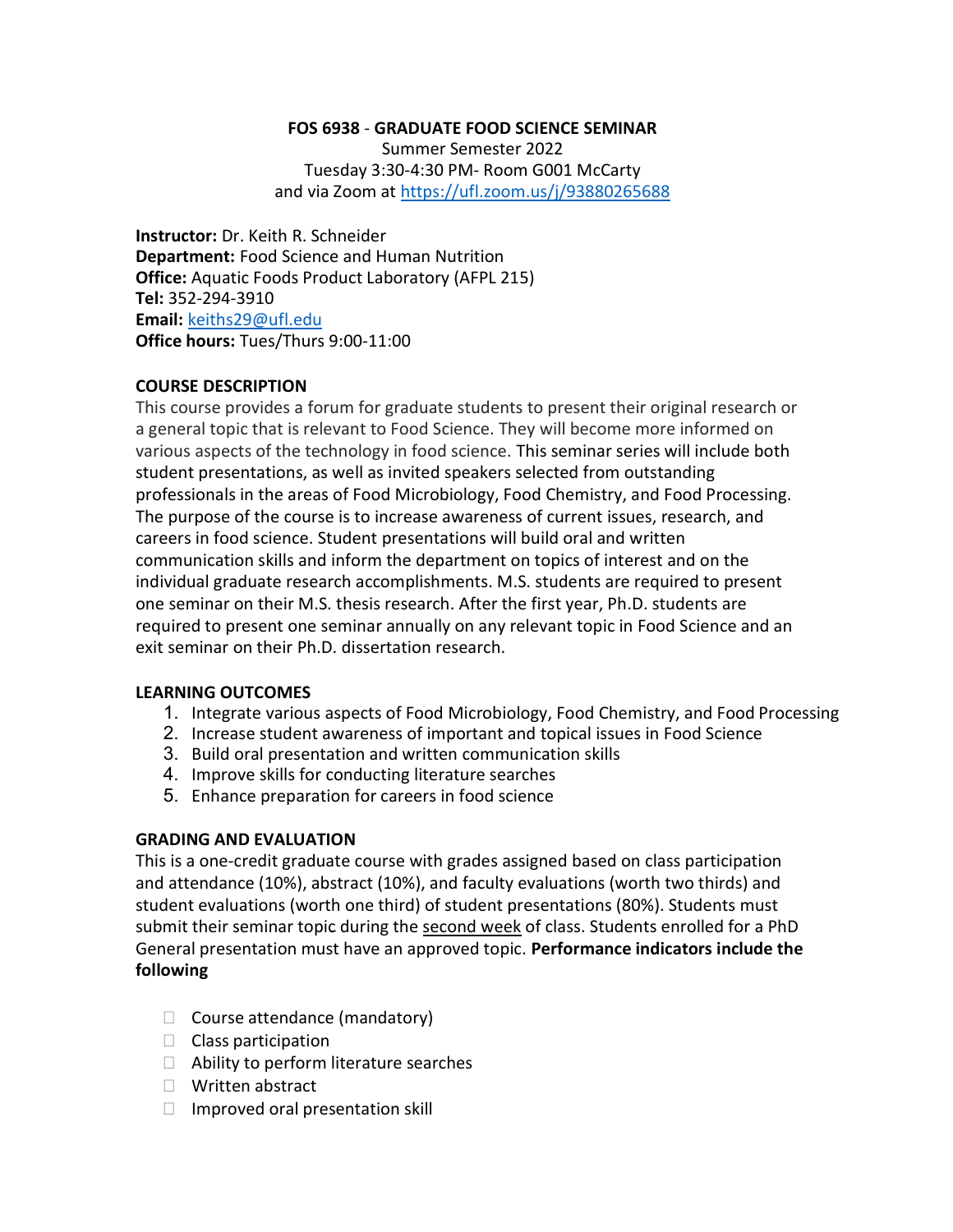$\Box$  Faculty and student evaluations

#### Grading scale:

A=90-100 B+87-89 B=80-86 C+=77-79 C=70-76  $D+=67-69$ D=60-66

#### IMPORTANT DATES:

| <b>Date</b>   | <b>Speaker (Advisor)</b> | <b>Title</b>                      |
|---------------|--------------------------|-----------------------------------|
| <b>May 10</b> | Schneider                | <b>First Class Meeting</b>        |
| <b>May 17</b> | Schneider                | Do's and Don'ts of a Presentation |
| May 24        | Titles are due           |                                   |
| <b>May 31</b> | <b>TBA</b>               | <b>TBA</b>                        |
| June 7        | <b>TBA</b>               | <b>TBA</b>                        |
| June 14       | <b>No Class</b>          |                                   |
| June 21       | <b>Summer Break</b>      | <b>No Class</b>                   |
| June 28       | TBA                      | <b>TBA</b>                        |
| July 5        | TBA                      | <b>TBA</b>                        |
| July 12       | <b>No Class</b>          | <b>IFT</b>                        |
| July 19       | TBA                      | <b>TBA</b>                        |
| July 26       | Schneider                | Class Wrap Up                     |
| Aug 2         | <b>No Class</b>          | <b>IAFP</b>                       |

One week before your scheduled presentation, abstracts are due and must be submitted directly to Dr. Schneider. Slides are due the Friday prior to your presentation. If possible, research presentations should be given before your thesis/dissertation defense.

### SEMINAR FORMAT:

Attendance is mandatory for all graduate students unless you have been granted permission in ADVANCE. Missing more than 1 seminar in a semester will result in a one letter grade reduction. Students who are unable to attend the seminar because of a conflict with another class or teaching assignment must notify Dr. Schneider with the dates of your absence. Seminars can be viewed remotely via Zoom for students at Lake Alfred.

All presentations should include the following:

- 1. An original abstract- do not copy the abstract from paper!
- 2. General introduction of the topic
- 3. The rationale for the research topic selected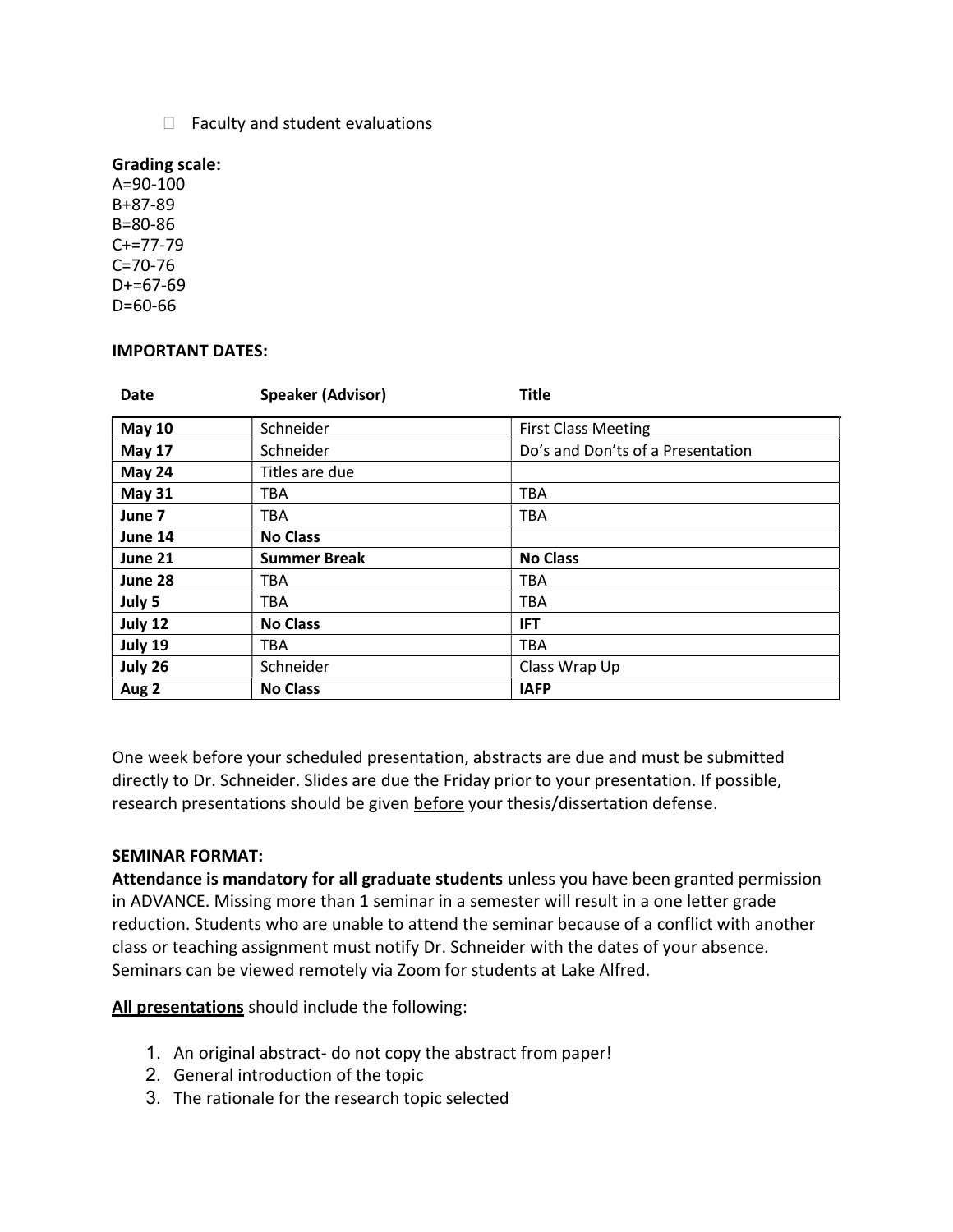- 4. Brief description of methods
- 5. Critical evaluation of results
- 6. Conclusion on the significance of these papers or original research.

Abstract style should be similar to the type of abstract that would be submitted to a national meeting of a food science society such as IFT http://www.ift.org, ASM http://www.asm.org, or IAFP http://www.foodprotection.org/annualmeeting/. Content should include an introduction to your topic, a brief description of your papers or research methods and results. Please include references you plan to use in your presentation.

Ph.D. General Presentation. After their first year, Ph.D. students are required to present annually a 35-minute presentation with 5 minutes discussion on a food science topic of their choice. This topic should not be directly related to their research topic, rather an exploration of interest to them and their fellow students. The format will be 'lecture-style' and as a review of a particular topic. The presentation should include several excellent research papers that have significantly contributed to the area of Food Science. Other related or review papers should also be discussed and to provide background for this paper. References should be provided during (not at the end) the presentation as the cited material is discussed. All topics must be approved for presentation by their major advisor and Dr. Schneider. A referenced abstract will be submitted one week prior to the presentation. Presentations will be evaluated on the basis of the quality of the selected literature, the presentation of the research material, and the integration of the material into the broader issues of Food Science.

M.S. Research Presentations. Students are required to give a 25-minute presentation with 5 minutes for discussion on their M.S. research. This presentation should include an introduction to the research area, an overview of the literature, and the rationale for pursuing the hypothesis under investigation. Results should be presented in a format that is typical for appropriate peer-reviewed journals and includes statistical analysis. Conclusion and discussion will include how the research integrates with related research and significant contributions of this research to advance the field of Food Science. This seminar will typically be given during the semester of graduation.

Ph.D. Research Presentation. Ph.D. students are also required to present a 40-minute talk and 5 minutes for questions for their final seminar based on their Ph.D. dissertation research. This presentation should be an extended version of the format as described above for M.S. research presentations. This seminar will typically be given during the semester of graduation.

## Attendance and Make-Up Work

Attendance for seminar is mandatory. Points from your participation grade will be deducted for each seminar missed without an excused absence or prior approval of the instructors. Anyone not able to give their seminar during the normal semester class times will be given an "I" and will be allowed to present the following semester. Only one such deferral will be given.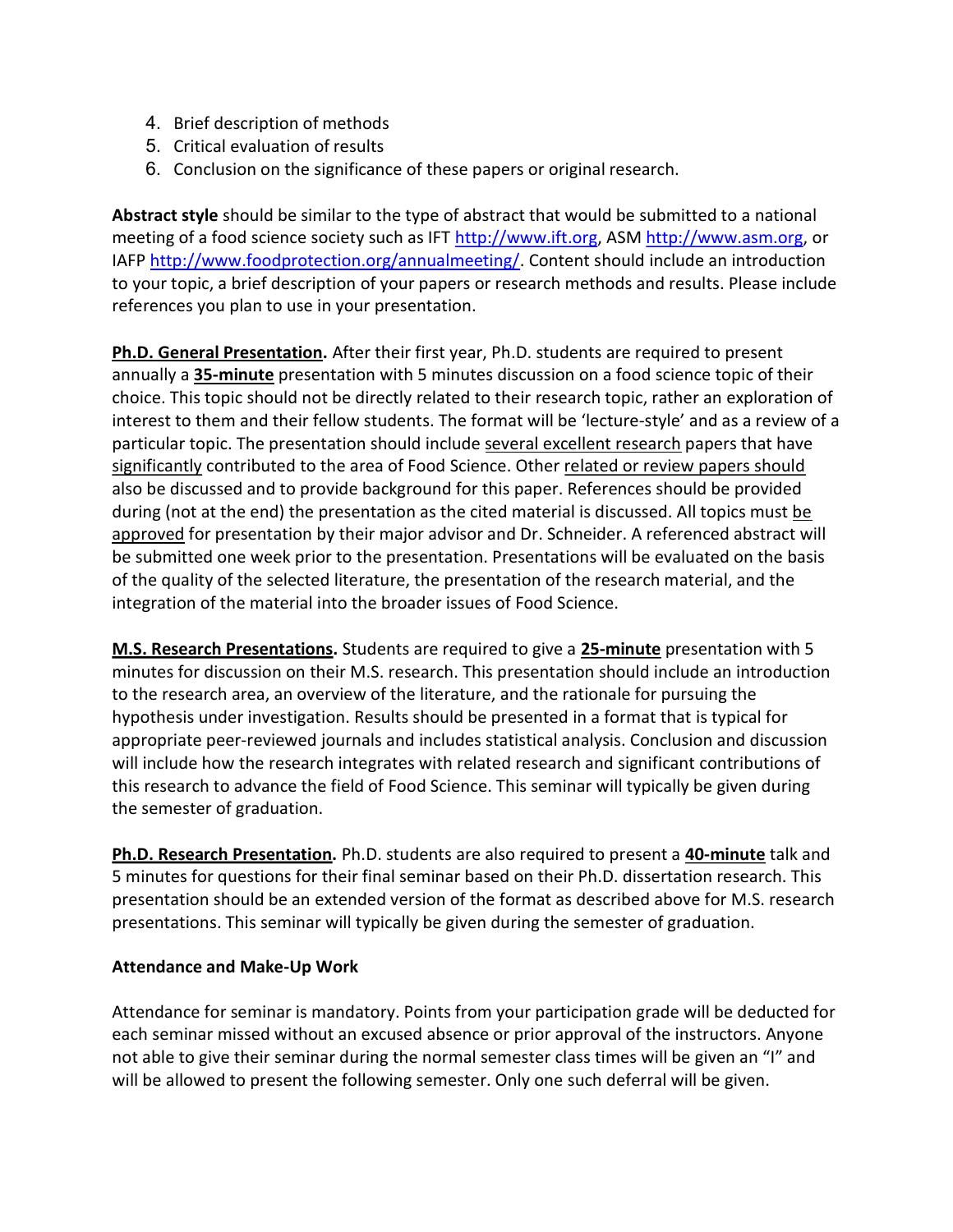### Online Course Evaluation Process

Student assessment of instruction is an important part of efforts to improve teaching and learning. At the end of the semester, students are expected to provide feedback on the quality of instruction in this course using a standard set of university and college criteria. Students are expected to provide professional and respectful feedback on the quality of instruction in this course by completing course evaluations online via GatorEvals. Guidance on how to give feedback in a professional and respectful manner is available at:

https://gatorevals.aa.ufl.edu/students/. Students will be notified when the evaluation period opens and can complete evaluations through the email they receive from GatorEvals, in their Canvas course menu under GatorEvals, or via https://ufl.bluera.com/ufl/. Summaries of course evaluation results are available to students at: https://gatorevals.aa.ufl.edu/public-results/.

## Academic Honesty

As a student at the University of Florida, you have committed yourself to uphold the Honor Code, which includes the following pledge: "We, the members of the University of Florida community, pledge to hold ourselves and our peers to the highest standards of honesty and integrity." You are expected to exhibit behavior consistent with this commitment to the UF academic community, and on all work submitted for credit at the University of Florida, the following pledge is either required or implied: "On my honor, I have neither given nor received unauthorized aid in doing this assignment."

It is assumed that you will complete all work independently in each course unless the instructor provides explicit permission for you to collaborate on course tasks (e.g., assignments, papers, quizzes, exams). Furthermore, as part of your obligation to uphold the Honor Code, you should report any condition that facilitates academic misconduct to appropriate personnel. It is your individual responsibility to know and comply with all university policies and procedures regarding academic integrity and the Student Honor Code. Violations of the Honor Code at the University of Florida will not be tolerated. Violations will be reported to the Dean of Students Office for consideration of disciplinary action. For more information regarding the Student Honor Code, please see: http://www.dso.ufl.edu/sccr/process/student-conduct-honor-code.

## Software Use:

All faculty, staff and students of the university are required and expected to obey the laws and legal agreements governing software use. Failure to do so can lead to monetary damages and/or criminal penalties for the individual violator. Because such violations are also against university policies and rules, disciplinary action will be taken as appropriate.

## Services for Students with Disabilities

The Disability Resource Center coordinates the needed accommodations of students with disabilities. This includes registering disabilities, recommending academic accommodations